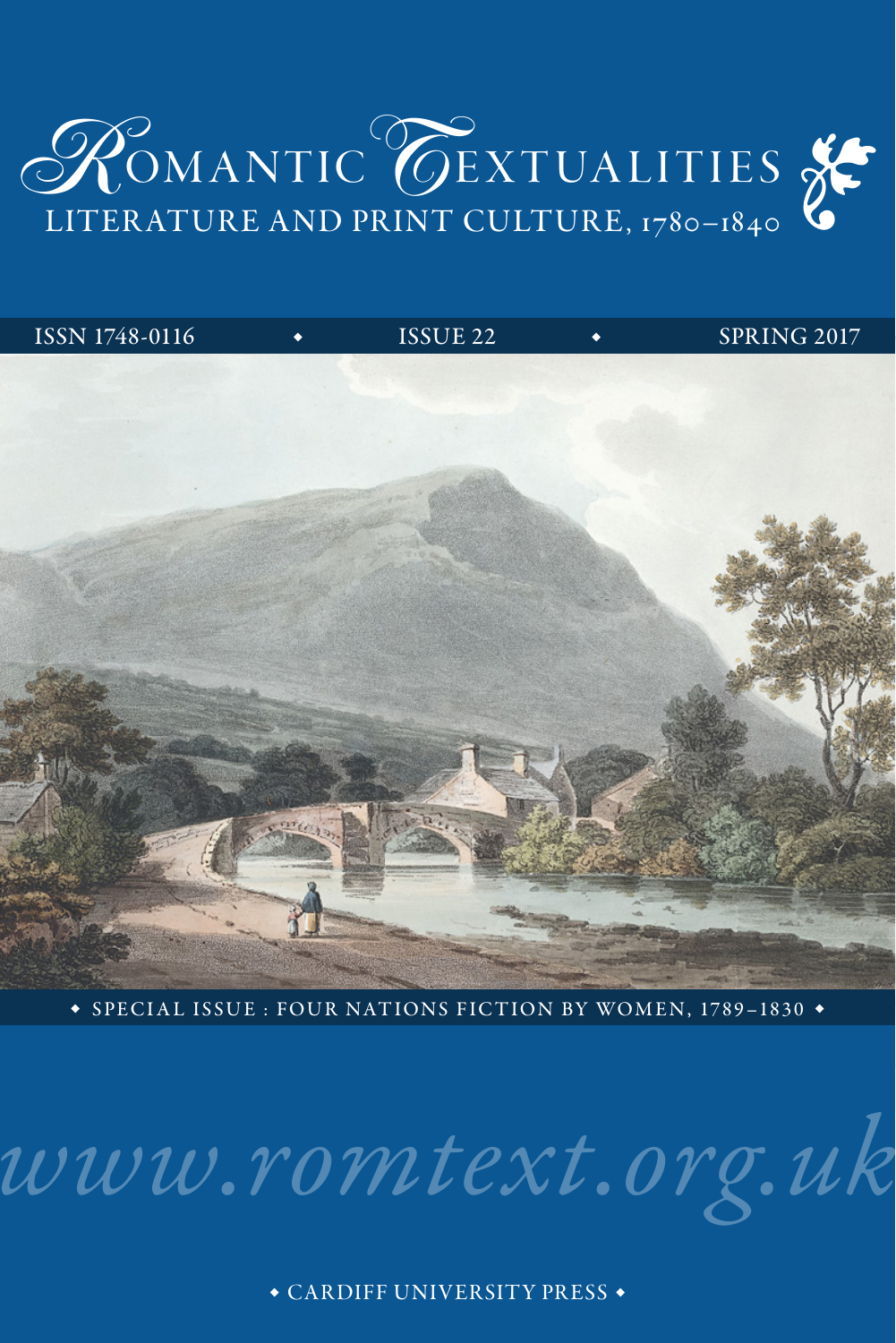*Romantic Textualities: Literature and Print Culture, 1780–1840, 22* (Spring 2017) Available online at [<www.romtext.org.uk/](http://www.romtext.org.uk)>; archive of record at <[https://publications.cardiffuniversitypress.org/index.php/RomText>](https://publications.cardiffuniversitypress.org/index.php/RomText).

Journal DOI: 10.18573/ISSN.1748-0116 • Issue DOI: [10.18573/n.2017.10148](https://doi.org/10.18573/n.2017.10148)

*Romantic Textualities* is an open access journal, which means that all content is available without charge to the user or his/her institution. You are allowed to read, download, copy, distribute, print, search or link to the full texts of the articles in this journal without asking prior permission from either the publisher or the author. Unless otherwise noted, the material contained in this journal is licensed under a Creative Commons Attribution-NonCommercial-NoDerivatives 4.0 (CC BY-NC-ND) International License. See <https://creativecommons.org/licenses/by-nc-nd/4.0/> for more information. Original copyright remains with the contributing author and a citation should be made when the article is quoted, used or referred to in another work.



*Romantic Textualities* is an imprint of Cardiff University Press, an innovative open-access publisher of academic research, where 'open-access' means free for both readers and writers. Find out more about the press at [cardiffuniversitypress.org](http://cardiffuniversitypress.org).



**Cardiff University Press** Gwasg Prifysgol Caerdydd

Editors: Anthony Mandal, *Cardiff University* Maximiliaan van Woudenberg, *Sheridan Institute of Technology* Elizabeth Edwards (Guest Editor), *University of Wales* Associate Editor: Nicola Lloyd, *Bath Spa University* Reviews Editor: Katie Garner, *University of St Andrews* Blog Editor: Emma Butcher, *University of Hull* Editorial Assistant: Jannat Ahmed, *Cardiff University* Platform Development: Andrew O'Sullivan, *Cardiff University* Cardiff University Press Administrator: Alice Percival, *Cardiff University*

#### Advisory Board

| Peter Garside (Chair), University of Edinburgh | Isobel Grundy, University of Alberta            |  |  |
|------------------------------------------------|-------------------------------------------------|--|--|
| Jane Aaron, University of South Wales          | Ian Haywood, University of Roehampton           |  |  |
| Stephen Behrendt, University of Nebraska-      | David Hewitt, University of Aberdeen            |  |  |
| Lincoln                                        | Gillian Hughes, Independent Scholar             |  |  |
| Emma Clery, University of Southampton          | Claire Lamont, University of Newcastle          |  |  |
| Benjamin Colbert, University of Wolverhampton  | Devoney Looser, Arizona State University        |  |  |
| Gillian Dow, Chawton House Library             | Robert Miles, University of Victoria            |  |  |
| Edward Copeland, Pomona College                | Christopher Skelton-Foord, University of Durham |  |  |
| Gavin Edwards, University of South Wales       | Kathryn Sutherland, University of Oxford        |  |  |
| Penny Fielding, University of Edinburgh        | Graham Tulloch, Flinders University             |  |  |
| Caroline Franklin, Swansea University          | Nicola Watson, Open University                  |  |  |
|                                                |                                                 |  |  |

Aims and Scope: Formerly *Cardiff Corvey: Reading the Romantic Text* (1997–2005), *Romantic Textualities: Literature and Print Culture, 1780–1840* is an online journal that is committed to foregrounding innovative Romantic-studies research into bibliography, book history, intertextuality and textual studies. To this end, we publish material in a number of formats: among them, peer-reviewed articles, reports on individual/group research projects, bibliographical checklists and biographical profiles of overlooked Romantic writers. *Romantic Textualities* also carries reviews of books that reflect the growing academic interest in the fields of book history, print culture, intertextuality and cultural materialism, as they relate to Romantic studies.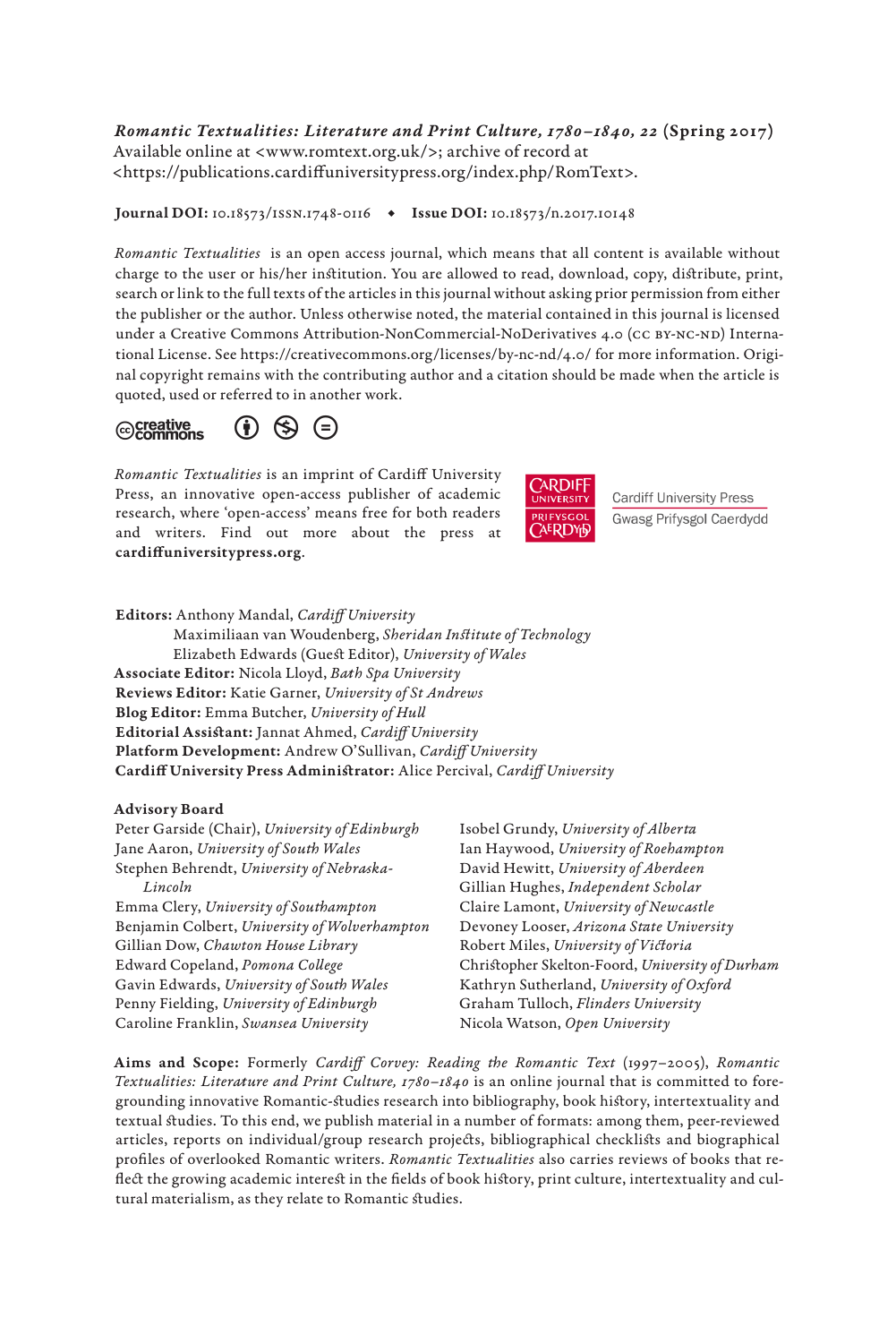### **EDITORIAL**

# *Anthony Mandal Maximiliaan van Woudenberg*

## **• 2929**

Despite an extended hiatus, *Romantic Textualities* is back, and much has been happening behind the scenes over the past three years. Although we have continued to publish new material since the last issue in the form of book reviews and blog posts, we're delighted that the journal is now back with our longest and most comprehensive issue to date. To meet our ambitions for the journal, we are in the process of refreshing our editorial team: in the first instance, this has involved the appointment of Maximiliaan van Woudenberg (Sheridan Institute of Technology) as co-editor of *Romantic Textualities*, who joins Founding Editor, Anthony Mandal, and Associate Editor, Nicola Lloyd, in moving the journal forward in new directions over the coming years. Maximiliaan has been a regular contributor to the journal over the years, writing a number of articles and reviews, and more recently a series of blog posts on transatlantic gothic fiction. As one door opens, another closes: following five years of diligent work, our Reviews Editor, Katie Garner, will be stepping down from her role as of this issue. The editors would like to thank Katie for her commitment in meeting the often demanding logistics of arranging book reviews from our international cohort of scholars.

Firstly, we are pleased to publish a special issue on *Four Nations Fictions by Women, 1789–1830*, by guest editor Elizabeth Edwards. The focus of Liz's research is on literary recoveries, textual editing, archipelagic critical approaches, and the history of women's writing. Her books include a critical anthology of Anglophone Welsh verse entitled *English-Language Poetry from Wales 1789–1806* (University of Wales Press, 2013) and *Richard Llwyd: Beaumaris Bay and Other Poems*, published in 2016 by Trent Editions in their *Poetry Recoveries* series.1 The current issue draws on selected articles from the conference on *Four Nations Fictions by Women* convened by Liz in 2013 at the National Library of Wales. For fuller details, see her introduction to this special issue (pp. 11–20). In addition, the essays are supplemented by a report by David Buchanan on the *Popular Romanticism*  online archive, an open access resource of 800 print artefacts for the study of print and reading in the Romantic period that explores what and how people read, and how this material changed over time (pp. 119–30). Finally, Issue 22 carries eleven book reviews on a range of subjects, from Erasmus Darwin to Sara Coleridge and from the historical novel to Napoleonic theatre (pp. 131–59).

Secondly, *Romantic Textualities* is celebrating its twentieth anniversary, which is marked by its relaunch with a new web interface that brings it up to date. Launched during the infancy of the World Wide Web in 1997, *Romantic*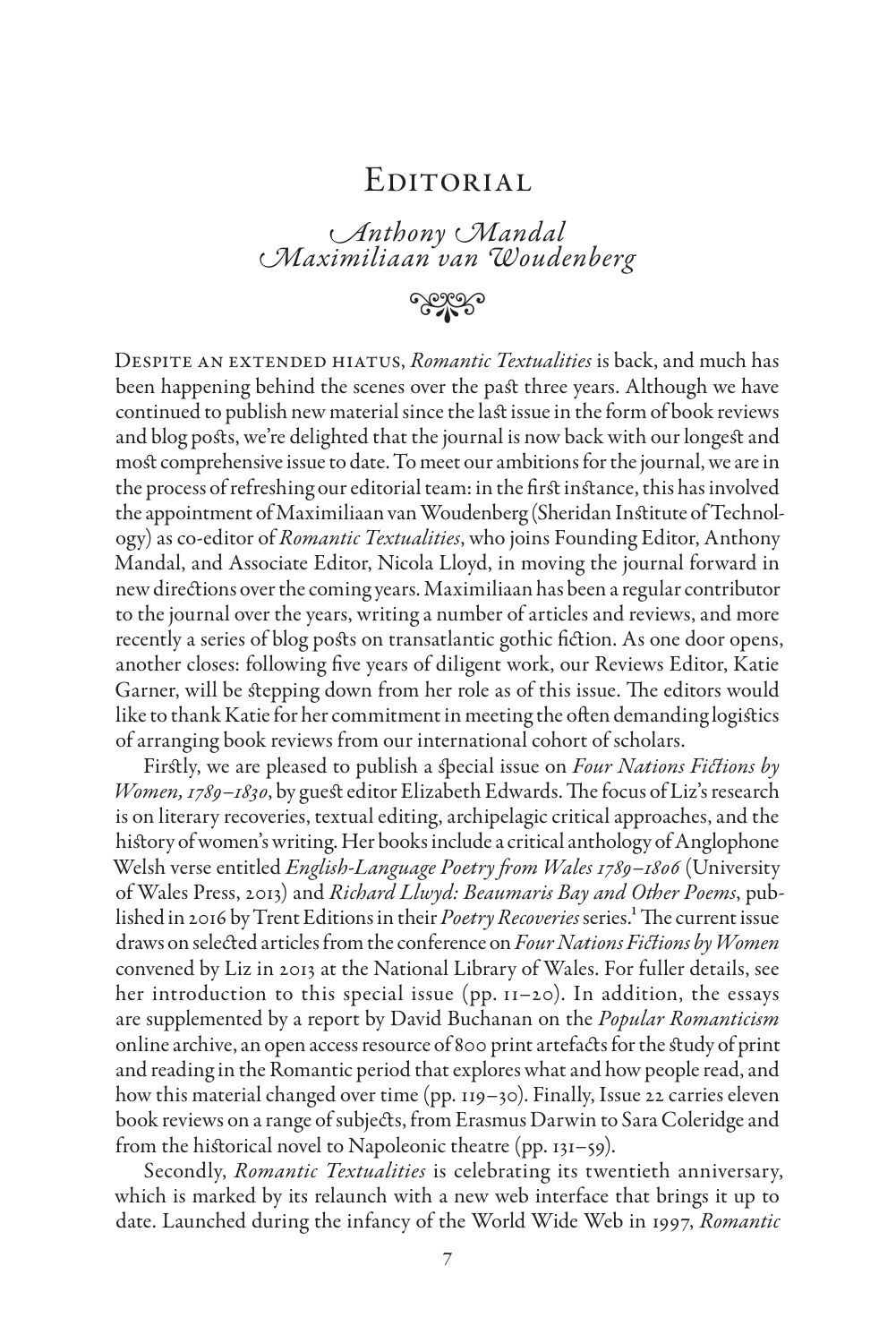*Textualities* began as *Cardiff Corvey: Reading the Romantic Text*. At a time when blogging was still an incipient, esoteric practice, and initially envisaged less a journal than an online newsletter, *Cardiff Corvey* provided regular updates to scholars about the collaborative bibliographical work that was taking place between the newly founded Centre for Editorial and Intertextual Research, Cardiff University and Projekt Corvey at the University of Paderborn. Our activities at the time emerged from the work of Professor Peter Garside and the late, and much missed, Prof. Rainer Schöwerling in preparing the second volume of *The English Novel, 1770–1829: A Bibliographical Survey of Prose Fiction Published in Britain and Ireland* (OUP, 2000). *Cardiff Corvey*, founded by Garside and Anthony Mandal, then a doctoral student at Cardiff, published its first issue in August 1997, and featured an article that highlighted key statistical findings about fiction between 1800 and 1829 that drew on the bibliographical work underpinning *The English Novel*. This internationalist perspective began to draw attention from international scholars who proposed submissions relating to their own research, thus transforming *Cardiff Corvey* into a peer-reviewed journal, which despite its focus on bibliographical and editorial work had a global reach, and issued articles as well as reports.

By 2005, it was clear that the title *Cardiff Corvey* inadequately captured our broader remit, thus leading us to rebrand the journal under the present title, *Romantic Textualities: Literature and Print Culture, 1780–1830*, and adding regular reviews of books relating to Romantic print culture and textuality. Since its inception, the goal of *Romantic Textualities* has been to support the dissemination of research through open access (at a time when 'open access' was dismissed as little more than vanity publishing), by acting as a forum for the discussion and study of Romantic literature, textuality, bibliography, book history and print culture. Following the journal's commitment to open access and interactivity, the current issue showcases a newly designed interface, search engine and tagging; items published from the current issues onwards will also be assigned a persistent DOI (Digital Object Identifier). We are also honoured to announce that *Romantic Textualities* is now published as one of the founding journals of the recently established Cardiff University Press.<sup>2</sup> As part of its core values, Cardiff University Press follows a 'diamond' model of open access, publishing material at no cost to either its readers or its authors. We look forward to a fruitful relationship with the Press in the coming years.

Another recent innovation is the integrated use of social media as part of the *Romantic Textualities* platform, through its Twitter feed @RomText and most significantly through its blog. Since its inception a few years ago, the blog has featured rolling content consisting of nearly seventy posts from a wide array of international contributors at various points in their academic careers. The blog has fostered much discussion about Romanticism, global literature and print culture dynamics, with topics including global Romanticism, *Frankenstein* and *Fantasmagoriana*, gothic bluebooks and chapbooks, and the silver-fork novel—to name a few—as well as an entire category dedicated exclusively to 'Teaching Ro-